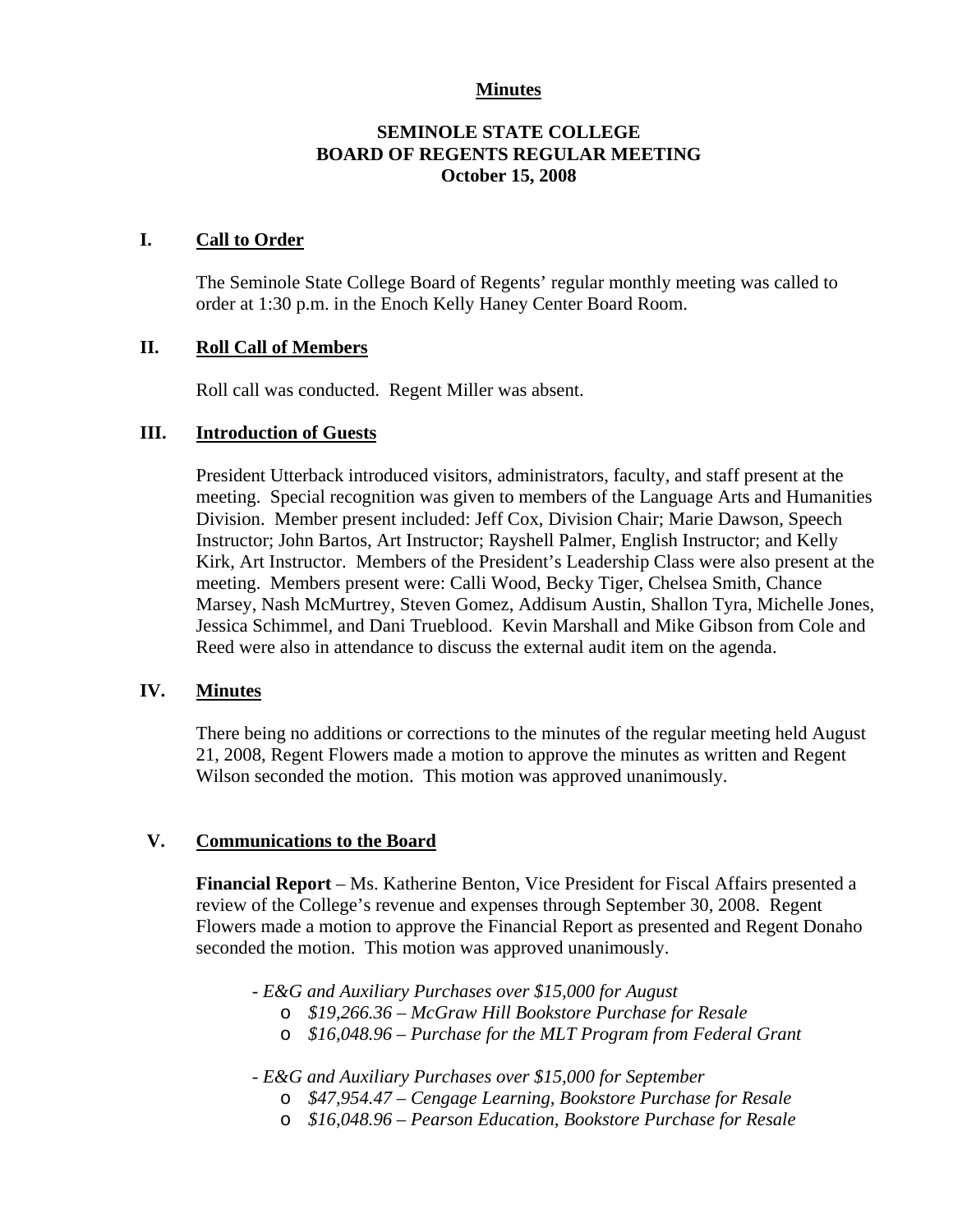Minutes SSC Board of Regents Regular Meeting October 15, 2008 Page 2

## **VI. Hearing of Delegations**

None

## **VII. President's Report**

President Utterback discussed items under the President's Report and the Business portion of the agenda by utilizing a PowerPoint presentation. (See enclosed copy of the PowerPoint presentation)

*Personnel Update* – President Utterback informed the Board of several personnel changes. Shelly Watson has been hired as the Director of the NASNTI grant, Holly Newell has been hired as the Skills Instructor for the Employment Readiness program and Braden Brown has been hired as the new Director of Business Services.

*Campus Activities*– President Utterback told the Board members about several recent campus activities. These included: the ribbon cutting for the Seminole Nation Residential Learning Center, Presidential Leadership Class trips to a Leadership Conference at the Skirvin Hotel in Oklahoma City and the State Capitol, and the election of the 2008-2009 Student Government Officers (Cedar Shirey, President, Calli Wood, Vice President and Siah Scott, Secretary). He also told the Board about two national recognitions of Seminole State College students. Cedar Shirey, President of the Student Government Association, received a \$1000 scholarship from the National Indian Education Association, and Trojan Catcher Joe Patterson, received ABCA Player of the Year. Regent Marilyn Bradford also was honored with the naming of the Marilyn Bradford Courtyard at the Early Learning Childhood Center in Shawnee.

*Native American Serving Non-Tribal Institutions Grant* – President Utterback congratulated Lana Reynolds on her oversight of the successful application for a Native American Serving Non-Tribal Institutions grant in the amount of \$1.2 million in Federal funding. This grant provides funding over the next two years with a possibility of additional funding for an additional three years. This grant will help all students at Seminole State College by allowing the college to hire additional tutors and counselors and improving technology on campus. Only six of these grants were awarded in the United States.

*Washington, D.C. Report* – President Utterback updated the Board on a recent trip that he, Lana Reynolds and Larry Smith made to visit congressional offices in Washington, D.C. The College hosted a reception for staff members of the Oklahoma delegation.

*Seminole State College Educational Foundation Golf Tournament Update* – President Utterback updated the Regents on the success of the Seminole State College Educational Foundation Golf Tournament. Over \$11,000 was raised for the Foundation.